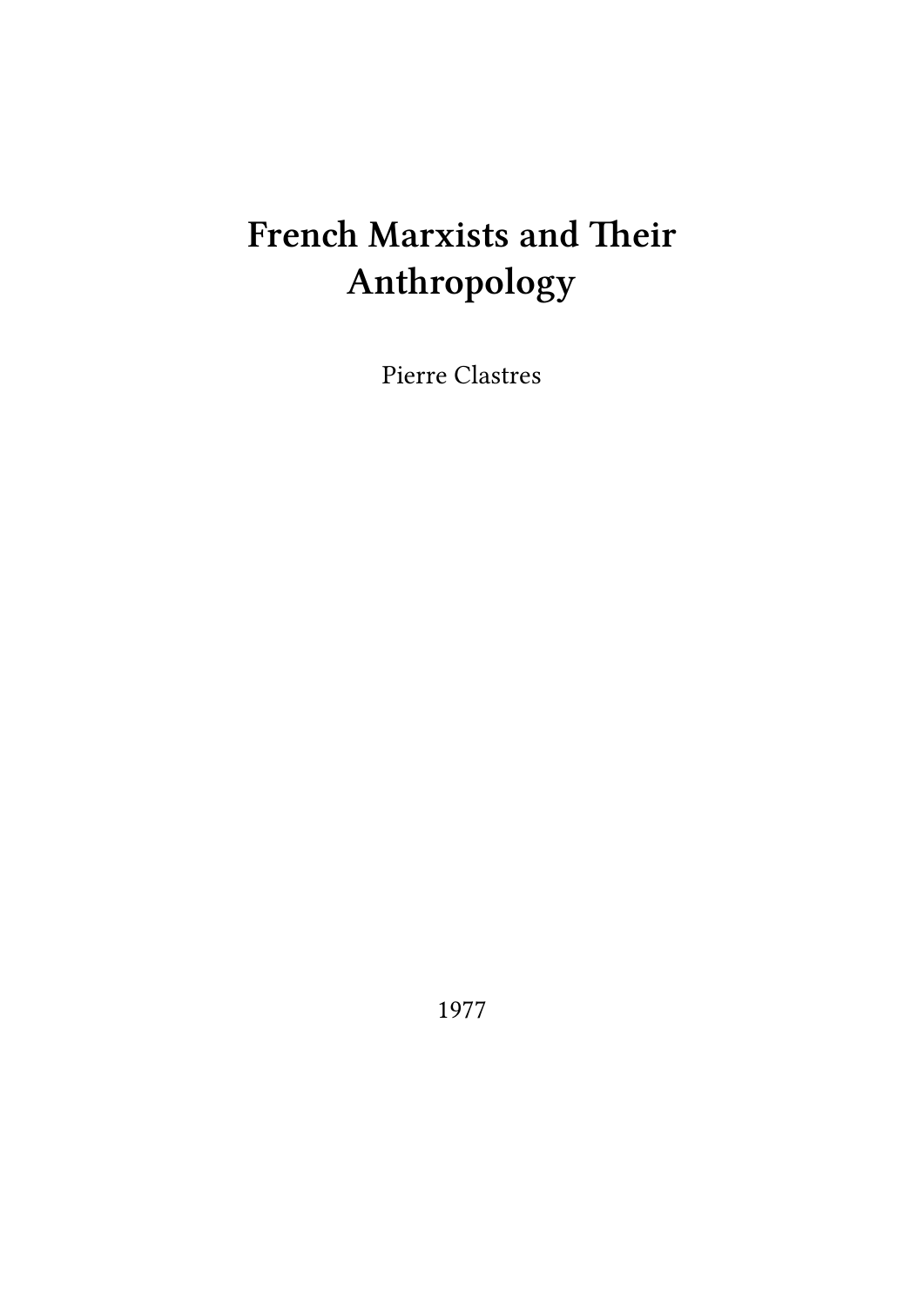## **Contents**

| The Incompleat Clastres: $\ldots$ , $\ldots$ , $\ldots$ , $\ldots$ , $\ldots$ , $\ldots$ , $\ldots$ , $\ldots$ |  |
|----------------------------------------------------------------------------------------------------------------|--|
|----------------------------------------------------------------------------------------------------------------|--|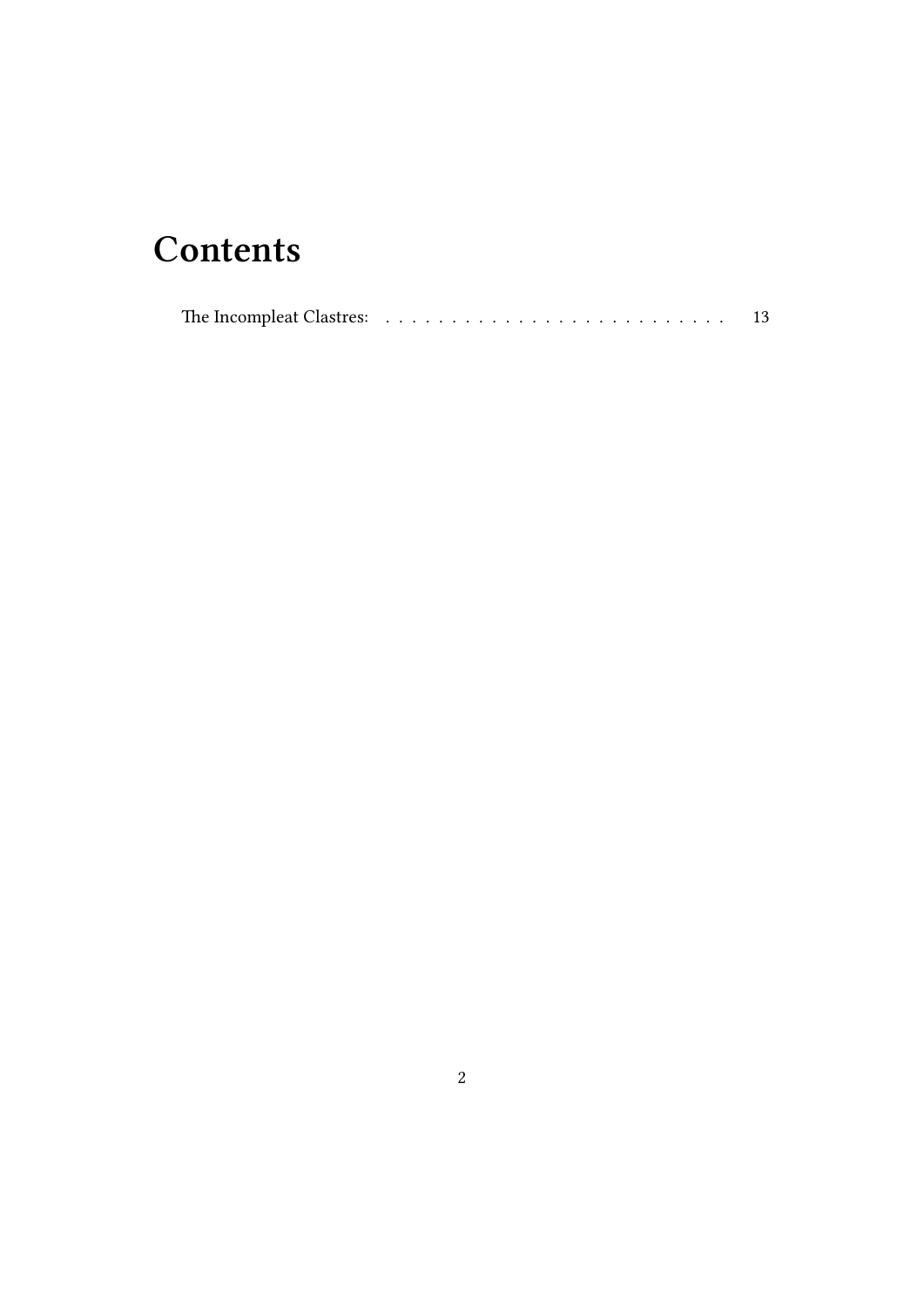Only necessity, and not the desire for entertainment, could bring us to discuss marxist anthropology and its advantages, drawbacks, causes, and effects. For, in spite of the fact that ethnomarxism is still a powerful current in the human sciences, marxist ethnology is of an absolute, or rather, radical nullity — null at the root. It is not necessary to go into a detailed treatment of its arguments, for the abundant production of ethnomarxists can be taken as a unit, a homogeneous unit equal to zero. Let us examine this nothingness that overflows with being  $-$  what being is  $involved$  shall be seen further on  $-$  this marriage of marxist critique with primitive society.

The development of French anthropology over the past twenty years is due firstly to institutional backing of the social sciences, and secondly through creation of ethnology programs in universities and at the National Centre for Scientific Research (C.N.R.S.). But, in addition, French anthropology has followed in the wake of Lévi-Strauss's extensive and highly original work, and as a result, ethnology in France developed principally along the lines of structuralism. However, about ten years ago this tendency changed direction, and marxism (what its proponents call marxism, at any rate) began imposing itself, little by little, as the important line of anthropological research, being considered by many non-marxist researchers a legitimate and respectable way of looking at those societies studied by ethnologists. In short, the structuralist outlook has been giving ground to a marxist critique as the dominant viewpoint in anthropology.

The reason behind the structuralist decline is not, however, because certain marxists have talents superior to Lévi-Strauss's. Such a statement could only call forth great mirth, because if marxists have seemed to shine it has scarcely been on account of talent, an attribute in which they are utterly lacking. Lacking almost by definition, for the marxist engine would just not turn over if its mechanics had the slightest talent. On the other hand, to ascribe the downslide of structuralism to the coming and going of fads (as has often been done) seems wholly superficial. Insofar as the structuralist discourse serves as a vehicle for free thinking (thought), it goes beyond a set of circumstances and is oblivious to fads. An empty discourse is soon forgotten, and structuralism will have its Judgement Day. The advance of marxism likewise can no longer be attributed to the coming and going of fads. Marxism was a born natural to fill (though in reality it fills nothing at all, as I will try to show) an enormous gap in the structuralist perspective. This gap, wherein lies the failure of France's major current of social anthropology, is that it does not mention society. Not prepared to speak of concrete primitive societies, how they function, their internal dynamics, economics, and politics, structuralists (in the main Lévi-Strauss himself; for apart from several more-or-less skillful disciples, at best Lévi-Strauss replicas, who are the structuralists?) eliminate these elements from their outlook.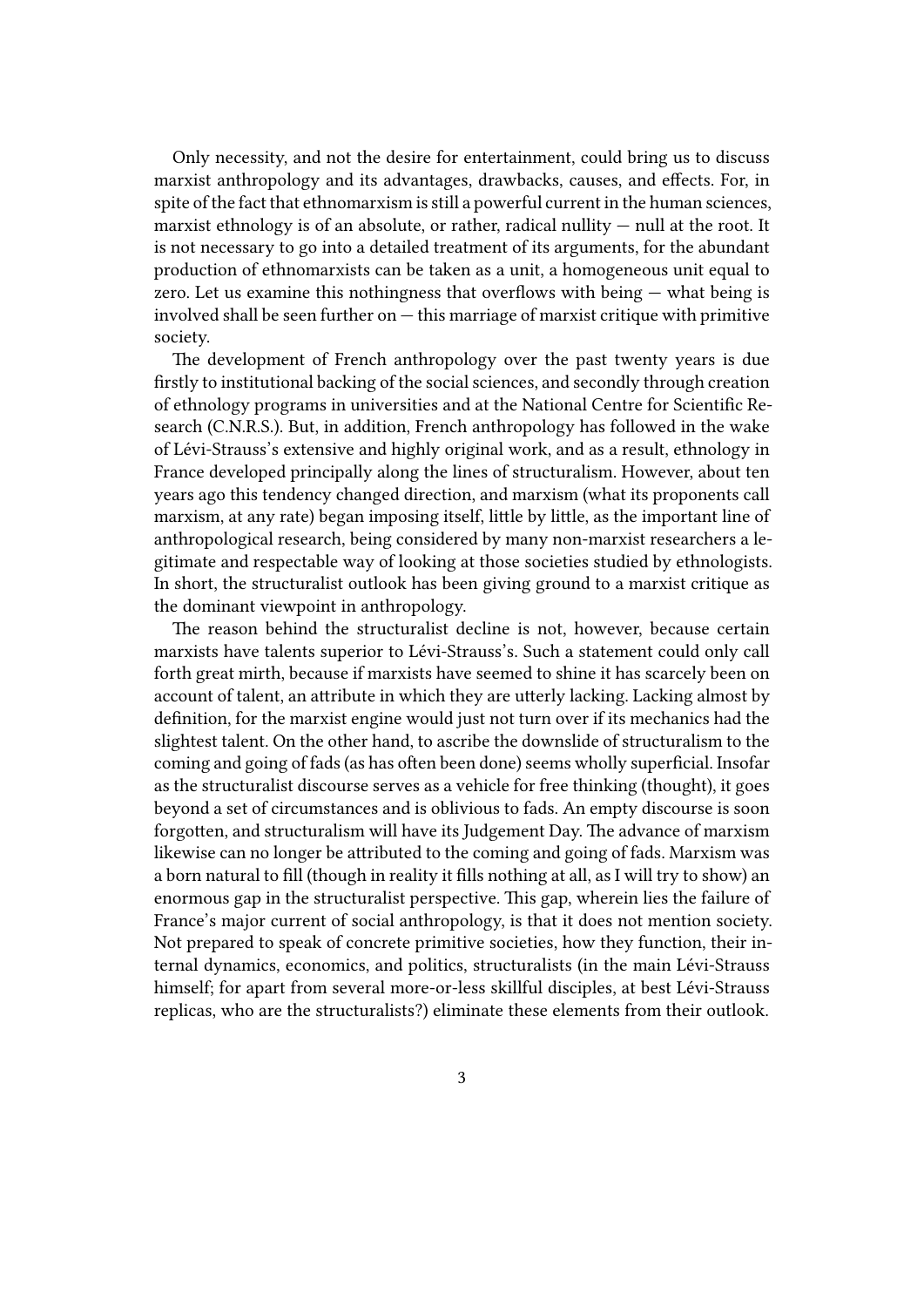Just the same, one might ask, do myths and kinship not count for something? Certainly; and with the exception of various marxists, everyone recognizes the decisive importance of Lévi-Strauss's work in his *The Elementary Structure of Kinship*. Moreover, this book has given rise to a tremendous output of kinship studies. Ethnologists can talk inexhaustibly about mothers' brothers and sisters' daughters, and one wonders if they are able to talk about anything else. But the real question is whether a way of viewing kinship is valid for viewing society; does knowledge of the kinship system of a given tribe enlighten us as to its social life? Not in the least: we are still on the threshold; for when a kinship system has been minutely examined, knowledge of the society that makes use of it has barely advanced. The primitive social body is not satisfied with blood ties and alliances; it is not only a machine for manufacturing kinship relations. Kinship is not society, but kinship relations are nevertheless of fundamental and not of secondary importance in the primitive social fabric. Primitive society, less than any other, cannot be thought of without kinship relations; yet those kinship studies conducted up until now, at least, tell us nothing about primitive social being. As to the purpose of kinship relations in primitive societies, structuralism can only give a single massive answer: to codify the prohibition of incest. This specific function of kinship bonds  $-$  immanent in primitive society, an undivided society composed of equals — merely explains that people are not animals. It does not explain how a primitive people is a particular people, different from others; how primitive society is irreducible to other societies. Kinship, society, equality, "one and the same struggle" — but that is a story to be told another day.

The second area where Lévi-Strauss had great success was in the domain of mythology. Myth analysis has produced fewer callings than kinship analysis, among other reasons because it is more difficult, and because, surely, no one could equal the master. Myth analysis can only be undertaken provided that the myths under consideration constitute a homogeneous system and if "the thinking process takes place in myths, in their reflection upon themselves and their interrelation", as Lévi-Strauss himself says. Therefore myths entertain a relationship among themselves, thought takes place in them; but, does a given myth reflect upon its neighbors and their interrelation simply to permit mythologists to reflect upon the group of myths and their interrelation? Surely not; and here, once again, is a particularly obvious example of structuralist conceptions ignoring relationships to social matters; by eliminating the role of society in the production and invention of myths, the relationship that myths have among themselves is inevitably given greater importance. Yes, the thinking process takes place in myths and their structure may be analysed, as Lévi-Strauss proves brilliantly; but in a way that is secondary, for first of all myths are the thinking process of the society that operates in them. There lies their function. Myths constitute the way that primitive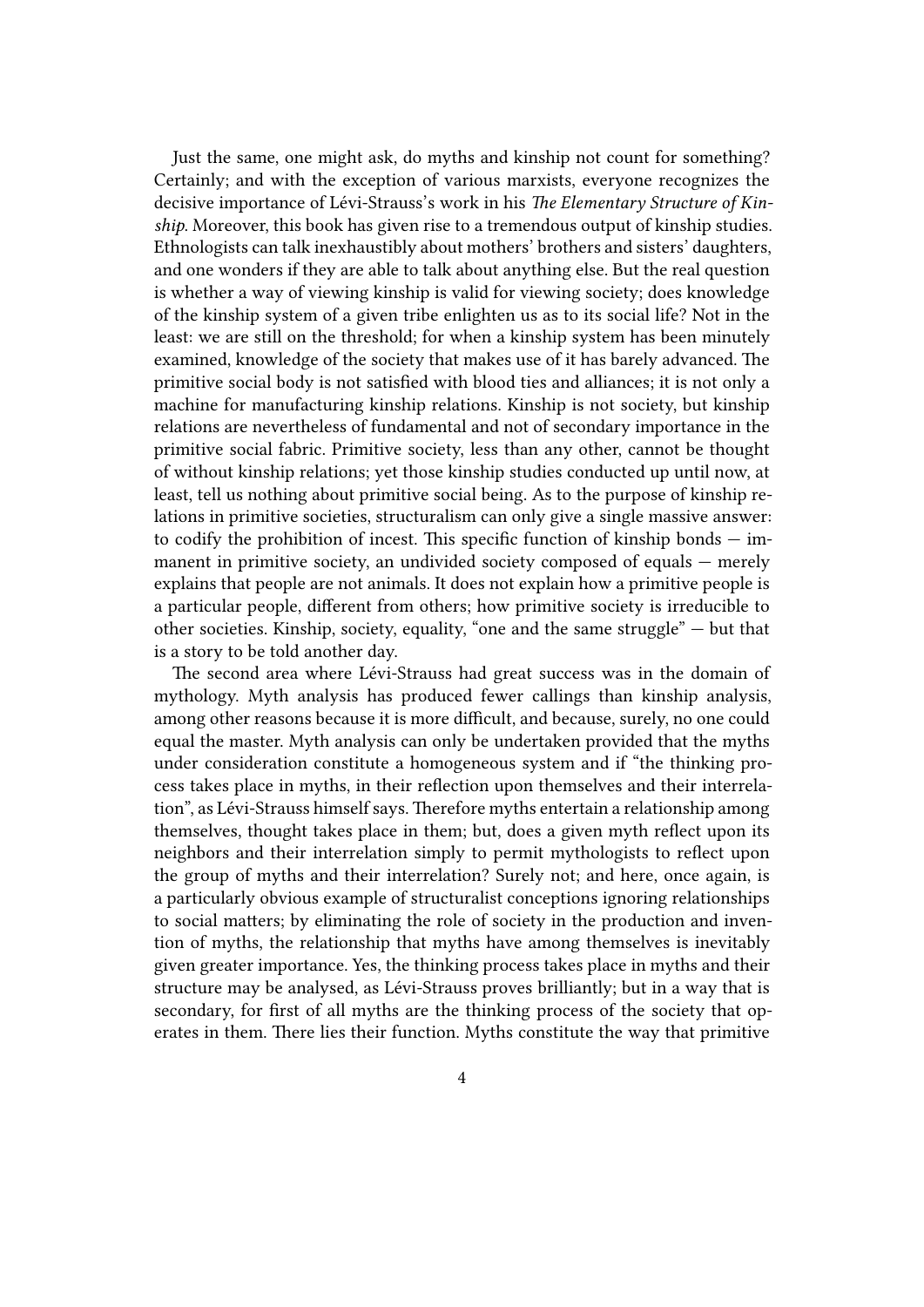society sees itself, they include a socio-political dimension that structural analysis fails, naturally, to take into account for fear of having a breakdown. Structuralism is only operative provided that myths are cut off from society and seized floating wispily a good distance away from their place of origin. It is for just this reason that structuralism is almost never concerned with an experience given favoured priority in primitive social life  $-$  the rite. What is more social, in fact more collective, than a ritual? The rite is religious mediation between myth and society. For structural analysis, however, the difficulty comes from the fact that the thinking process does not take place in rites; it is impossible to think in rites. Rites exit stage left, and society with them.

Whether we tackle structuralism on top of the mountain (the work of Lévi-Strauss), or whether we approach this mountaintop by one of its two major slopes (kinship analysis and myth analysis), we cannot fail to notice an absence. This elegant and often very rich viewpoint does not talk about society; structuralism is like theology minus god… sociology minus society.

With the rise of the human sciences, students and researchers began an unyielding and entirely legitimate appeal to take society into consideration. So down came the curtain, the structuralists were politely sent packing, and their gracious minuet gave way to a new ballet produced by marxists (self-designated), featuring the Stomp. They pounded the ground of research with their rugged hobnailed overshoes, and for various political  $-$  not scientific  $-$  reasons, the sizable audience cheered. Marxism, a theory of society and history, was by its very nature entitled to extend its critique to the field of primitive society. Furthermore, the logic of marxist doctrine could not let it neglect any type of society, for it must perceive the truth in all. the social formations that punctuate history. Thus marxism already had on hand a way of explaining primitive society, immanent in its overall critique.

Marxist ethnologists make up an obscure but substantial phalanx, a disciplined body where outstanding individuals and original minds are to be sought in vain. All are devout before the doctrine, profess the same beliefs, and chant the same credo. When this none-too-angelic choir breaks into song, each member listens to his neighbor to make sure that he strays not from the hymn. Of course, there are resounding clashes among the various tendencies; indeed, each marxist spends his time accusing the others of being pseudomarxist impostors, for each alone possesses the correct interpretation of the Dogma. Far be it from me to award certificates of authentic marxism (let them work it out among themselves), but I can at least try to show (out of duty, not pleasure) that their sectarian quarrels rile up the

<sup>1</sup> Claude Meillassoux, *Femmes, greniers et capitaux* (Paris: Maspero, 1975). Alfred Adler, "L'ethnologie marxiste: vers un nouvel obscurantisme?", *L'Homme*, Oct. — Dec. 1976, XVI (4): 118– 128.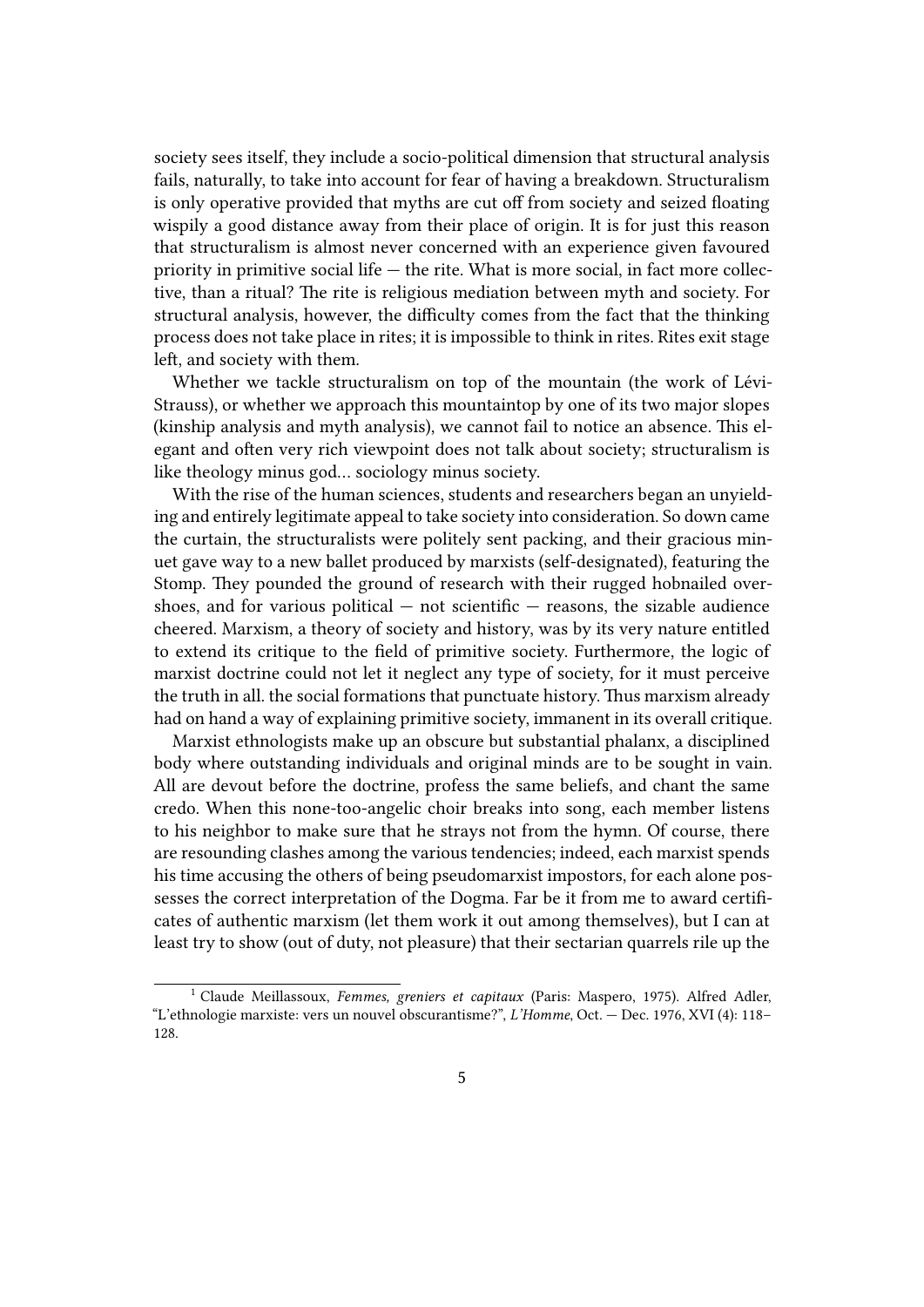same parish, and that the marxism of one is not worth more than the marxism of another.

Meillassoux, for example, is said to be one of the great thinkers (thinkers!) of marxist anthropology. In this particular case I am spared a lot of tedium thanks to the detailed analysis that A. Adler devoted to a recent book by Meillassoux.<sup>1</sup>

Adler's review is serious, concise, and more than attentive (Adler, like Meillassoux  $-$  or rather, unlike him  $-$  is a specialist on Africa). A marxist thinker should be proud and grateful for so conscientious a reader, but this is not the case. Meillassoux counters the very reasonable objections of Adler (who destroys, as one might expect, the enterprise of the author) with an answer<sup>2</sup> that can be summarized easily: those who do not agree with marxist anthropology are supporters of Pinochet. Секомса.<sup>3</sup>

Brief, but clear: a plague on different shades of opinion, when one is the high and mighty protector of the doctrine! Meillassoux is similar to the traditional integrists<sup>4</sup> in the Catholic Church; deep down inside there is a streak of Monseigneur Lefebvre — same hidebound fanaticism, same incurable allergy to doubt. Harmless puppets are made of the same stuff, to be sure, but when in power and carrying the name Vyshinsky, they can be more than a little disconcerting. Off to the Gulag, unbelievers, where you'll learn how production relations dominate primitive social life! In any event Meillassoux is not alone, and it would be unjust to imply that he has a monopoly on anthropological marxism. For the sake of fairness his colleagues should not be denied the standing they deserve.

Godelier, for example, has acquired a considerable reputation (in lower Rue Tournon) as a marxist thinker. His marxism attracts attention because it seems more ecumenical and rather less coarse than Meillassoux's. The term for Godelier is closet radical-socialist  $-$  red on the outside, white on the inside  $-$  but... opportunistic? Shame on him! Here is a veritable athlete of the thought, having undertaken the synthesis of structuralism and marxism; and his flitting from Marx to Lévi-Strauss must be seen to be believed (flitting!… as if it were a young bird under discussion and not a lumbering elephant).

Let us thumb through his latest book<sup>5</sup>, especially the "Preface to the Second Edition" — a pastime, by the way, that affords little pleasure. Style indeed is the man; this particular style is not exactly Proustian (Godelier clearly is not among those

<sup>2</sup> Claude Meillassoux, "Sur deux critiques de Femmes, greniers et capitaux ou Fahrenheit 450,5" , *L'Homme*., Jan. -March 1977, XVII (1): 123–128.

 $3$  Russianization of "C'est comme ca" ["That's all there is to it"] (translator's note).

<sup>&</sup>lt;sup>4</sup> Integrism = doctrinal tendency that refuses any adaptation of the apostolate or of social and political action to the conditions of modern society (tr. note).

<sup>5</sup> Maurice Godelier, *Horizon, trajets, marxistes en anthropologie* (Paris: Maspero, 1977 [2nd ed.]).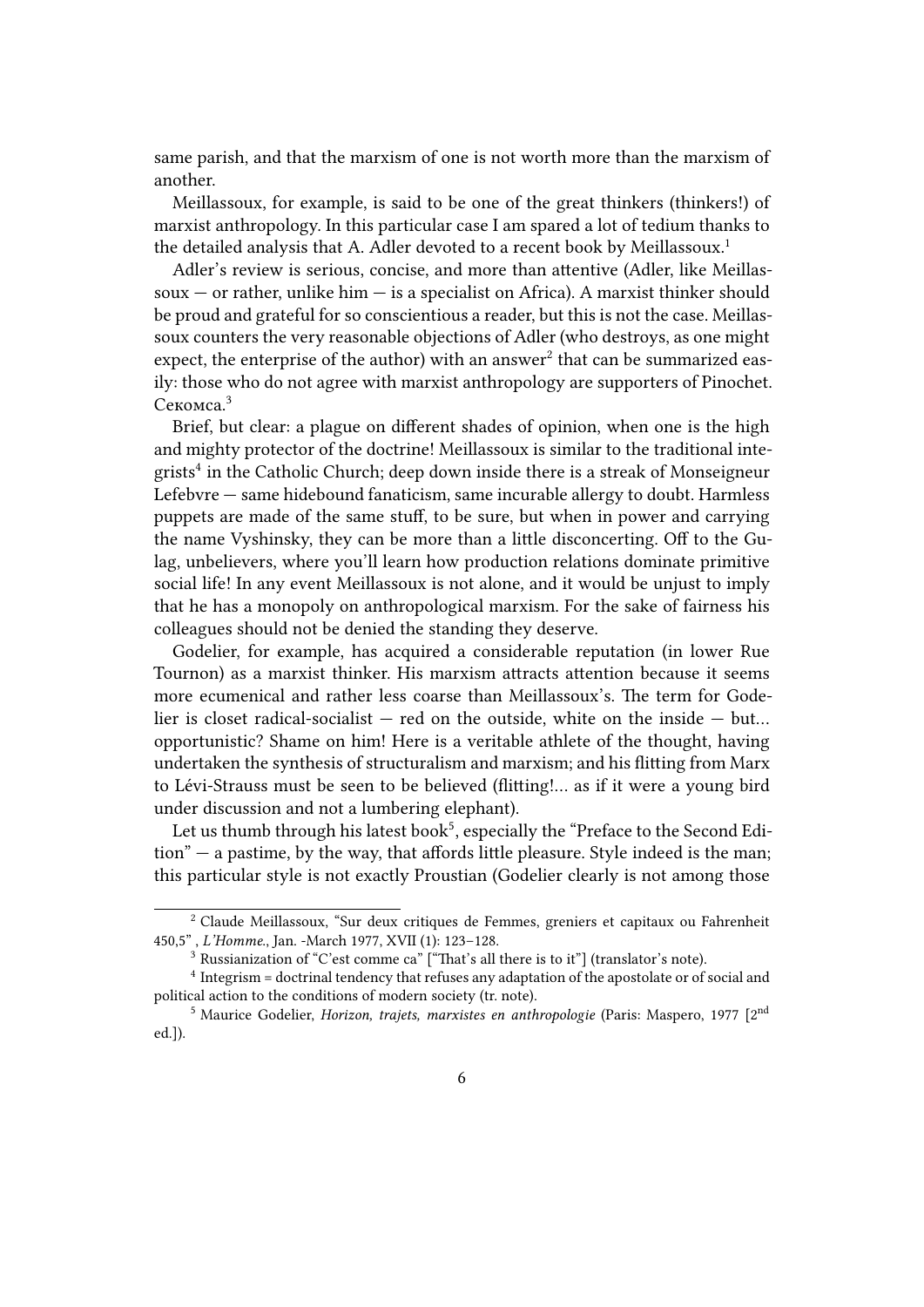who covet entrance into the French Academy); and to cut a long story short, his conclusion is a bit mixed-up. He explains that (1) Lefort and I probe the origins of the State in our work on La Boétie (we do no such thing) ; (2) Deleuze and Guattari had already dealt with this question in Anti-Oedipus; but (3) their remarks "were probably inspired by Clastres" (note 3, p. 25). Now try to make heads or tails of that. Godelier is in any case honest, as he admits that he understands nothing of what he reads — his quotations are spangled with question marks and exclamation points. Godelier, for example, does not like the category of "desire", which probably, in turn, cares little for the category of "Godelier". It would be a waste of time, because he wouldn't understand, to try and explain to him that what Lefort and I identify under this term has little to do with what Deleuze and Guattari mean by it. But moving on, these ideas are suspect to him anyway because the Bourgeoisie applauds them, and he is doing everything in his power "to ensure that the bourgeoisie remains alone to applaud them".

Godelier, himself, is applauded by the proletariat. What ovations his proud remarks draw from the working-class suburb of Billancourt! Decidedly, there is something touching (and unexpected) in Godelier's ascetic rupture with the universities of the bourgeoisie, their pomp and vanity, careers, opuses, and promotions. A real Saint Paul of the human sciences; amen. Nonetheless, the reader grows impatient for something other than clumsy twaddle — Godelier must have an idea from time to time! But Godelier's ponderous marxist rhetoric makes it very hard to find his ideas; aside from quotations from Marx and the odd platitude that any of us might let slip in a relaxed moment, there is not a whole lot left. It is true that Godelier is willing enough, and in his "Foreword" to the first edition and his "Preface" to the second, this pachyderm invested considerable effort. Setting sail on a real "voyage", as he himself says, our daring navigator covered oceans of concepts. For example, he discovered that the representations of primitive societies (religions, myths, etc.) belong to the field of ideology. At this point we should consult, as Godelier did not, Marx's own writings on the subject. According to Marx, ideology is the discourse of a divided society, structured around social conflict, on itself, whose mission is to mask division and conflict and to give the appearance of social homogeneity. In a word, ideology is lying. Godelier seems not to be aware that for ideology to exist there must be, at the very least, social division. In which case how would he know that, according to Marx, ideology is a modern phenomenon, appearing in the sixteenth century alongside the birth of the modern democratic State? Godelier's head is not encumbered with a knowledge of history — for him, ideology embraces religion, myths, and probably ideas too, and he believes that everyone is of the same opinion.

However, it is not in primitive society that religion is ideology, but more likely in Godelier's own head, where indubitably his religion is marxist ideology. His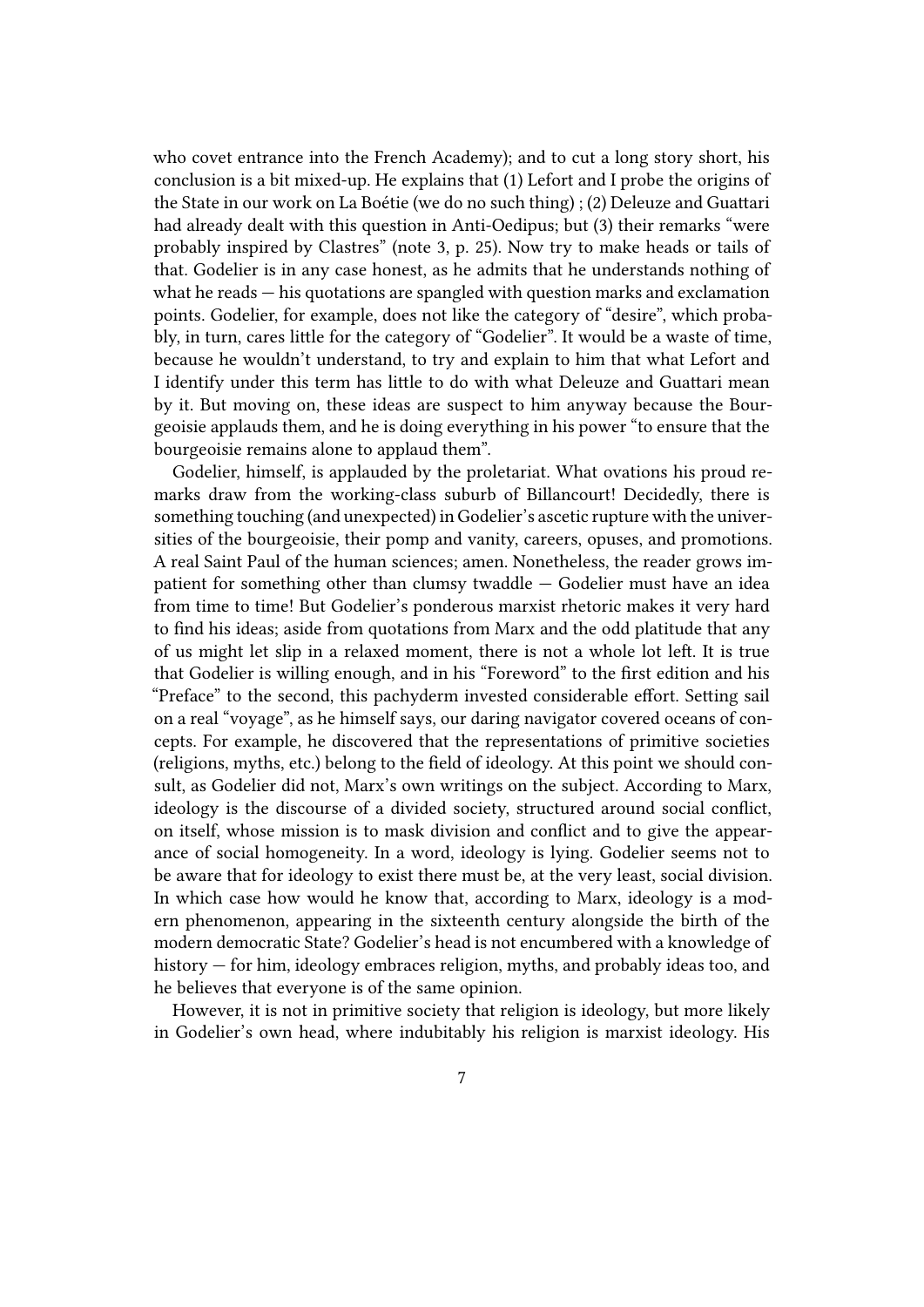mention of ideology in connection with primitive societies — undivided, classless societies whose very nature excludes the possibility of ideology  $-$  demonstrates that first, he is unconcerned about getting Marx straight and second, he does not understand a thing about primitive society. Neither marxist nor ethnologist  $-$  a master stroke!

Logically, his "ideological" conception of primitive religion should lead him to determine that myths are the opium of the savage; but do not push him, he is doing his best, and he will get there sooner or later. If Godelier's logic is inexistent, then his vocabulary is poverty-stricken. Our vigorous mountaineer went stumbling about the Andes (pp. 21–22) and discovered that the relationship between the dominant caste of the Incas and the ominated peasantry was one of unequal exchange (what's more, it is Godelier who italicizes). Where did he dig that up? So, there is an unequal exchange between Master and Subject, and by extension between capitalist and worker? The name for that is corporatism (Godelier — Salazar, "one and the same struggle"?). Who would have imagined that in Godelier's vocabulary the simple word "theft", or in marxist terminology, "exploitation", would be replaced by the term "unequal exchange"!

When one tries to be both structuralist (exchange and reciprocity) and marxist (inequality) at the same time, one ends up being neither. Godelier fastens the category of exchange — which only makes sense in primitive societies, that is, societies of Equals — onto societies divided into classes, structured on inequality. Everything is fouled up, and reactionary (what else?) balderdash is the result: religion crammed into ideology, exchange tacked onto inequality.

For Godelier, everything is in keeping with his ideology. In Australia his discriminating mind noticed that "kinship relations are equally production relations, and constitute the economic structure" p.9, it is again Godelier who italicizes). Wait a minute, production sneaked in there again! Now, the above proposition has no content whatsoever, unless it means that the production relations in question are established with relatives. Does Godelier want them to be established with enemies perhaps? Any budding ethnologist knows that all social relations, outside of war, are established with relatives; but Godelier the marxist has something more than this triviality to communicate. He would like to sledgehammer the marxist categories of production relations, productive forces, and development of the productive forces into primitive society  $-$  where they are meaningless. Mouthing the same tiresome wooden language shared by all marxists, he nevertheless keeps on clinging to structuralism: primitive society = kinship relations = production relations. Секомса.

First a remark on the category of production. More competent and attentive to facts than Godelier (no great feat in itself), specialists in primitive economy concerned more by ethnology than catechisms, such as the American Marshall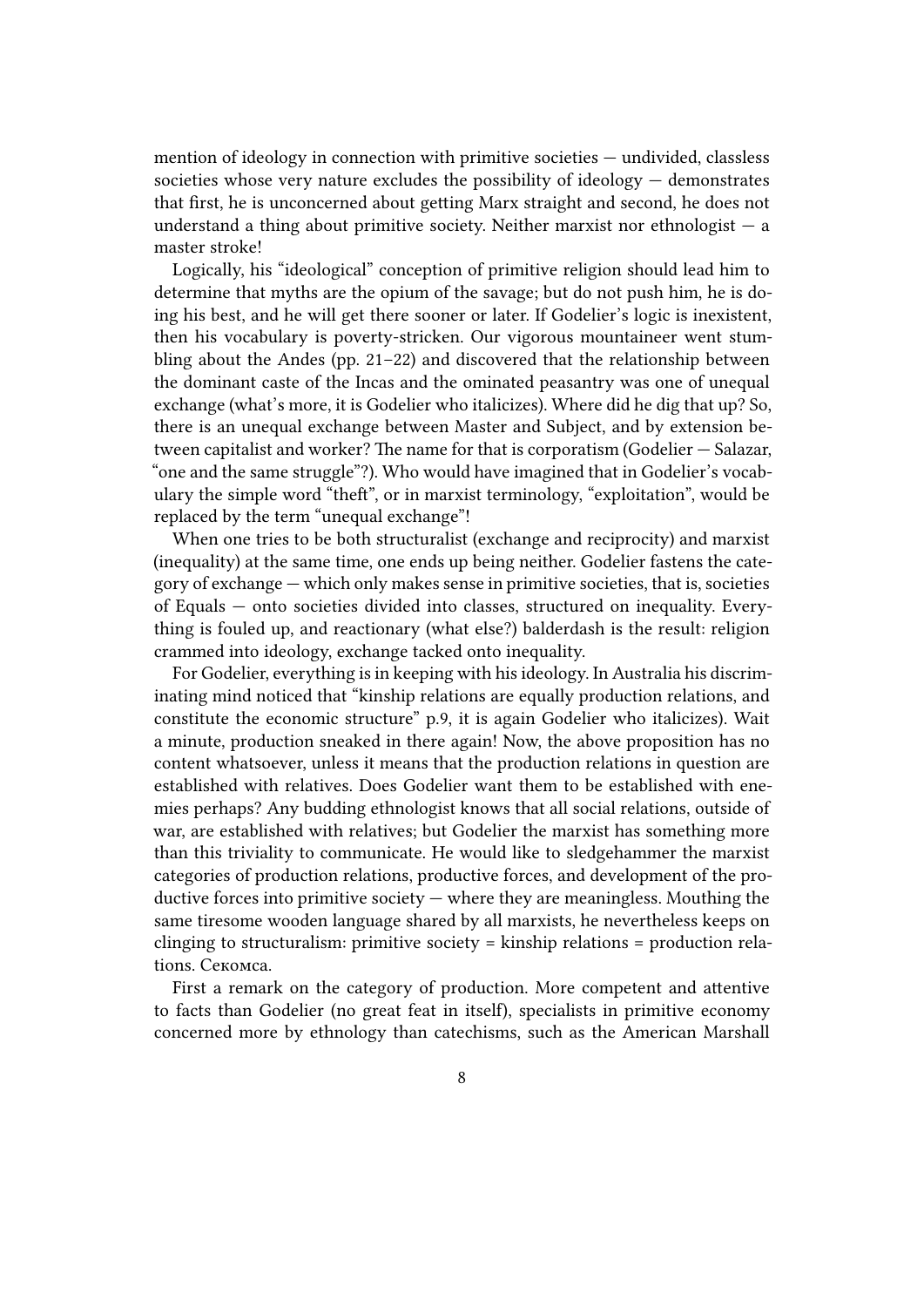Sahlins or Jacques Lizot here in France, have established that primitive society functions precisely as a machine of anti-production. They have shown that the domestic mode of production always operates beneath its possibilities and that there are no production relations because there is no production, this latter being a source of little worry to primitive society (cf. "Preface" to M. Sahlins<sup>6</sup>).

Naturally, Godelier  $-$  whose marxism is plainly of the same stripe as his Marx Brothers competitor, Meillassoux — cannot give up Holy Production for fear of bankruptcy and unemployment. Still, he is a good-natured fellow, full of vigor, who with all the good-naturedness of a bulldozer flattens ethnographic facts under the doctrine that provides his room and board, and who has the nerve, on top of that, to call others to account for having "a total contempt for any fact that stands in their way" (p. 24). He knows what he is talking about, the wag. Secondly, a word on kinship. A marxist, albeit structuralist, cannot comprehend kinship relations. The purpose of a kinship system, pupil Godelier, is to create kin, and the purpose of kin is surely not to produce anything at all; rather, its purpose, until new orders, is to carry the family name. Here lies the principal sociological function of kinship in primitive society, and not in codifying the prohibition of incest. No doubt I could be clearer, but for the sake of suspense I will limit myself to saying that the act of naming, inscribed in kinship, determines the whole socio-political being of primitive society. Here is the knot, waiting to be untied, that binds kinship to society, and if Godelier manages to loosen it a little he should receive a free subscription to *Libre*.

Godelier's "Preface to the Second Edition" is a real artist's bouquet, made up of the most exquisite flowers. Let us pick one of them: "Because — and many are unaware of this — there have existed, and still exist, numerous societies divided into orders or castes or classes, into exploiters and exploited, who nonetheless are unacquainted with the State." First off, why be secretive about the little detail of which societies, exactly, he has in mind? Next, what precisely can the State be for Godelier, who plainly sees the existence of social divisions without the State, and for whom the division into dominating and dominated does not in the least imply the State? It is truly heartwarming, though this is no place for emotional demonstrations, to meet such backwoods innocence, in which the State is perceived as ministries, the White House, and the Kremlin. But Godelier forgets something, the thing that marxists do their best to forget when they control the State apparatus that the State is the exercise of political power. One cannot imagine power without the State, nor the State without power.

In other words, when we see one part of society exercising power over the rest, we stand before a divided society, a State society (even if the [Illegible in

<sup>6</sup> "The Original Affluent Society," in *Stone Age Economics* (Chicago: Aldine, 1972), pp 1–39 (tr.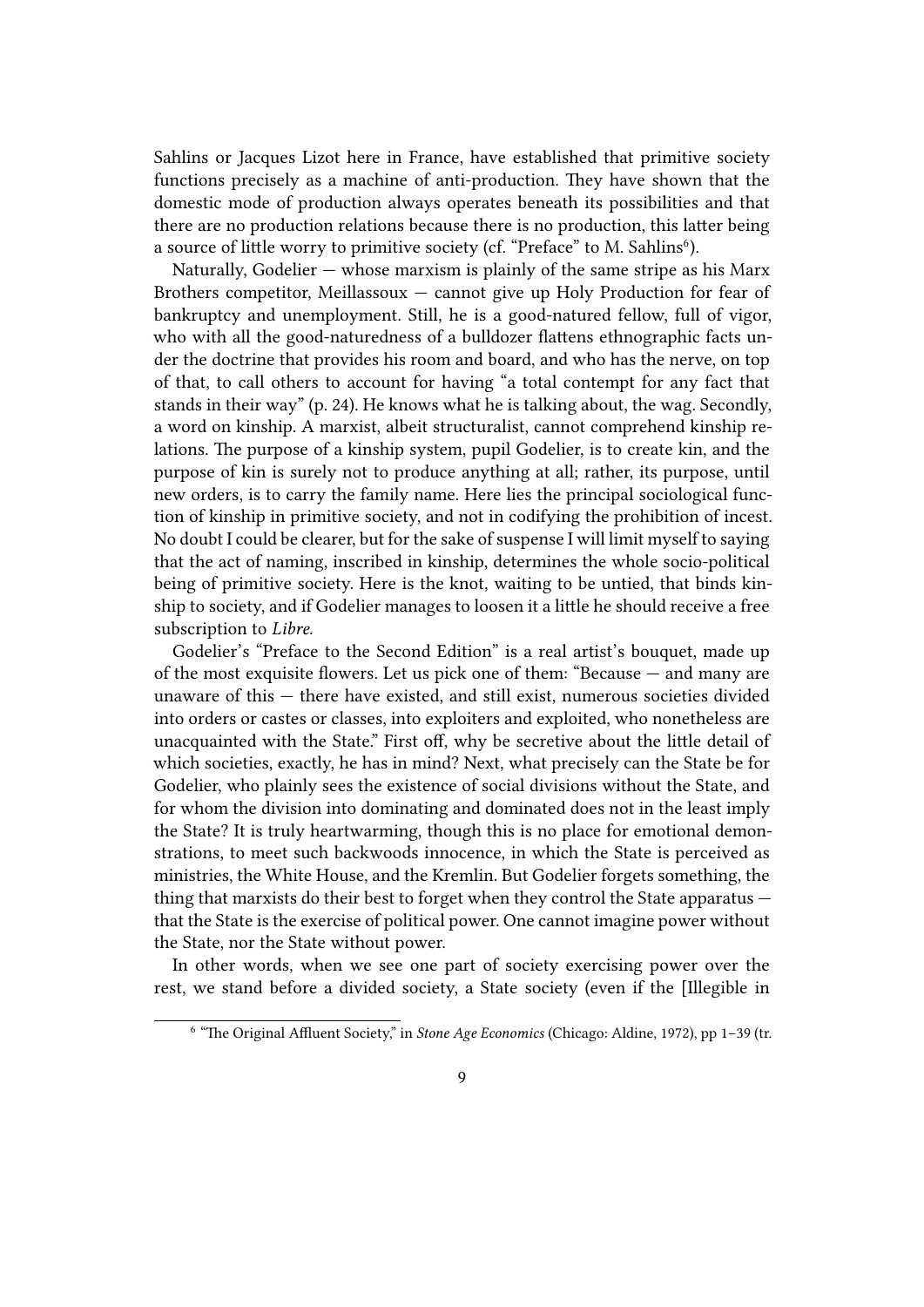manuscript (tr. note).] of the Despot is not very large). Social division into dominating and dominated is potitical through and through, for it splits people into Masters of power and Subjects of power. I have shown elsewhere that economy, tribute, debt, and alienated labour appear as the signs and effects of political division when plotted around an axis of power (and Godelier, for example see p. 22, was not long to avail himself of it  $-$  without giving credit, the little rascal... As Kant said, there are some who do not like paying their debts). Primitive society is undivided because it does not have a separate organ of political power. Social division leads, first of all, to the separation between society and the [Illegible in manuscript (tr. note).] organ of power. Therefore, every nonprimitive (i.e., divided) society carries the more-or-less developed configuration of the State within it. When there are masters, subjects, and debt, we can say that power and the State exist. Of course, between the minimal configuration of the State as embodied by certain Polynesian, African, or other royalties, and quite statist forms of the State (tied pell-mell to demography, the urban phenomenon, the division of labour, writing, etc.), there exist considerable degrees in the intensity of the power exercised and the oppression suffered, the highest degree being attained by the kind of power that Fascists and Communists put into place, where State power is total and oppression absolute. But there is an irreducible central point to be made here: one cannot conceive of divided society without the presence of the State any more than conceive of undivided society without the absence of the State; and speculation on the origins of inequality, social division, classes, and domination, is speculation in the field of politics, power, and the State, and not in the field of economy, production, etc. Economy is begot from politics, production relations come from power relations, and classes are engendered by the State.

Now, having taken in this clown show, let us tackle the important question: what does the marxist outlook signify in terms of anthropology? At the beginning of this article I spoke of the radical nullity of marxist ethnology (dear reader, it is edifying to peruse the works of Meillassoux, Godelier, and Company). Radical: i.e., from the start. Such an outlook is not a scientific outlook  $-$  concerned with the truth  $-$  but a purely ideological outlook — concerned with political effectiveness. To help clarify this question, we should make a distinction between Marx's thought and marxism; for, along with Bakunin, Marx was the first to criticize marxism. Marx's thought was a grandiose attempt (sometimes successful, sometimes not) to set forth and explain the society of his time (Western capitalism) and the history that brought it up to date.<sup>7</sup>

Note).

 $^7$  "La pensée de Marx, c'est un grandiose essai (parfois reussi, parfois rate) de penser la société de son temps (le capitalisme occidental) et l'histoire qui l'avait mise a jour." (tr. Note).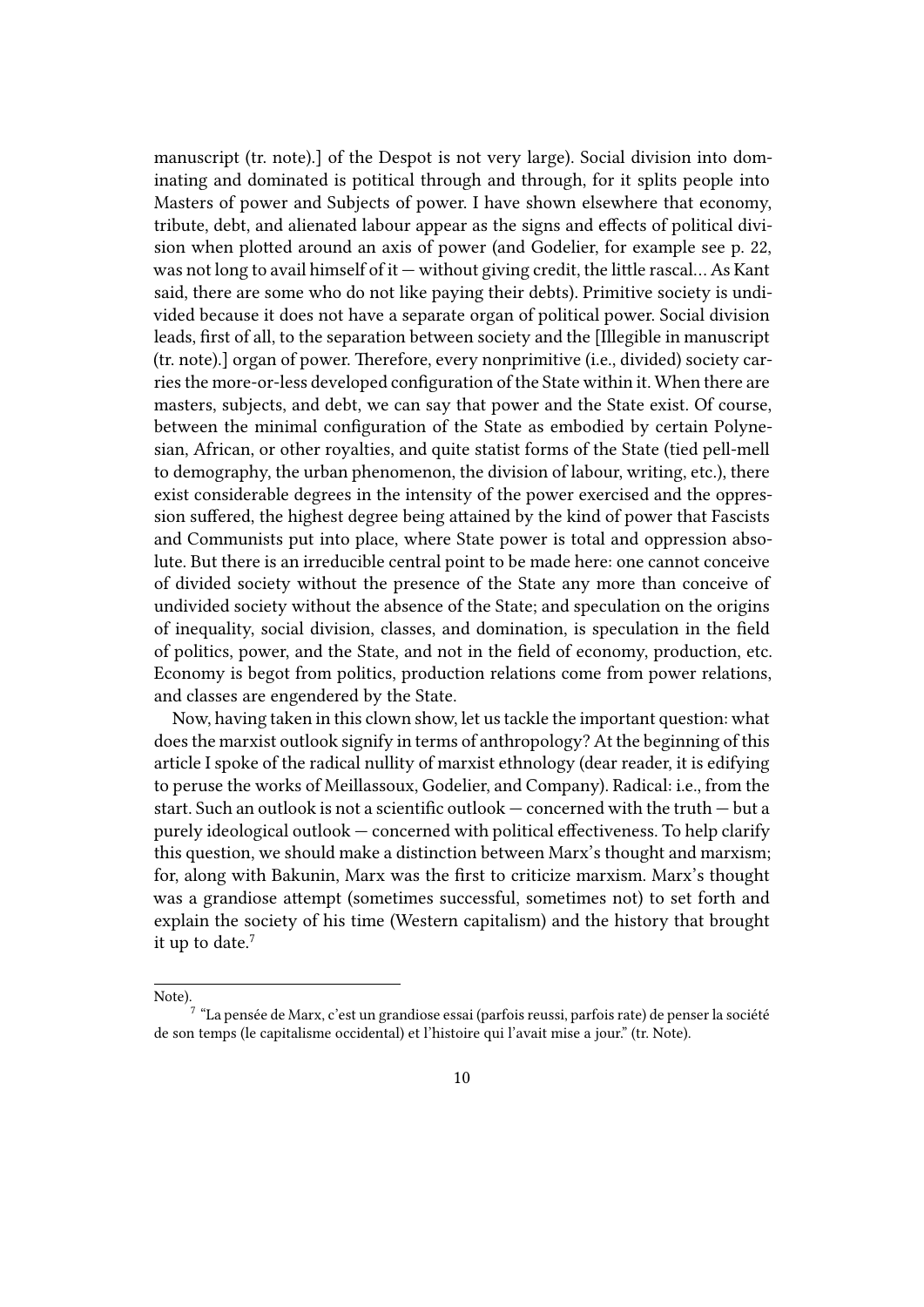Contemporary marxism is an ideology at the service of a political line. So much so that marxists have nothing to do with Marx, and they are the first to admit it. When Godelier and Meillassoux call each other pseudomarxist impostors, they are absolutely correct, the one and the other are right.

They take shameless refuge in Marx's beard, the better to unload their wares; a beautiful case of false advertising. However, it will take more than a [Illegible in manuscript (tr. note)] to disgrace Marx.

Post-Marxian marxism has not only become a dominant ideology in the workers' movement, but has become its principal enemy as well, and has set itself up as the most arrogant form of the nineteenth century's worst stupidity: scientism. In other words, contemporary marxism institutes itself as **the** scientific outlook on history and society, as an outlook setting forth laws of historical movement, laws for the transformation of societies  $-$  one society begetting another. Thus marxism can have something to say about every type of society because it is acquainted with each one's operating principles beforehand; furthermore, marxism must have something to say about every type of possible or real society, because the universality of the laws that marxism discovers will stand for no exceptions. Otherwise, the doctrine, in its entirety, crashes to the ground. Consequently, in order to maintain the coherence and the very existence of marxism, it is imperative for marxists to formulate the marxist conception of primitive society, to establish a marxist anthropology. Without this, the marxist theory of history would only be the analysis of a particular society (nineteenth-century capitalism), elaborated by someone named Marx.

In this way marxists are caught in a trap set by their own marxism, and there is really no other way out — primitive social facts must be submitted to the same rules of operation and transformation as those that govern other social formations. Two systems of weights and measures are out of the question here. If there are laws of history, they must be as lawful at the beginning of history (primitive society) as during the rest of its course: one weight and measure alone. How do marxists measure social facts?  $-$  with economics.<sup>8</sup>

Marxism is an economic outlook, it pulls the social body down onto the economic infrastructure. Social is economic, so marxist anthropologists feel obliged to  $clamp - with forces, says Adler - the categories that they think work elsewhere$ onto the primitive social body: production, production relations, development of the productive forces, exploitation, etc. And so it is that elders exploit the young (see Meillassoux), and that kinship relations are production relations (see Godelier)

.

<sup>8</sup> This root of marxism is indeed found in Marx. It would be useless to want to save him from the marxists on this point, for did he not, in fact, allow himself to write in *Capital* that, "[quote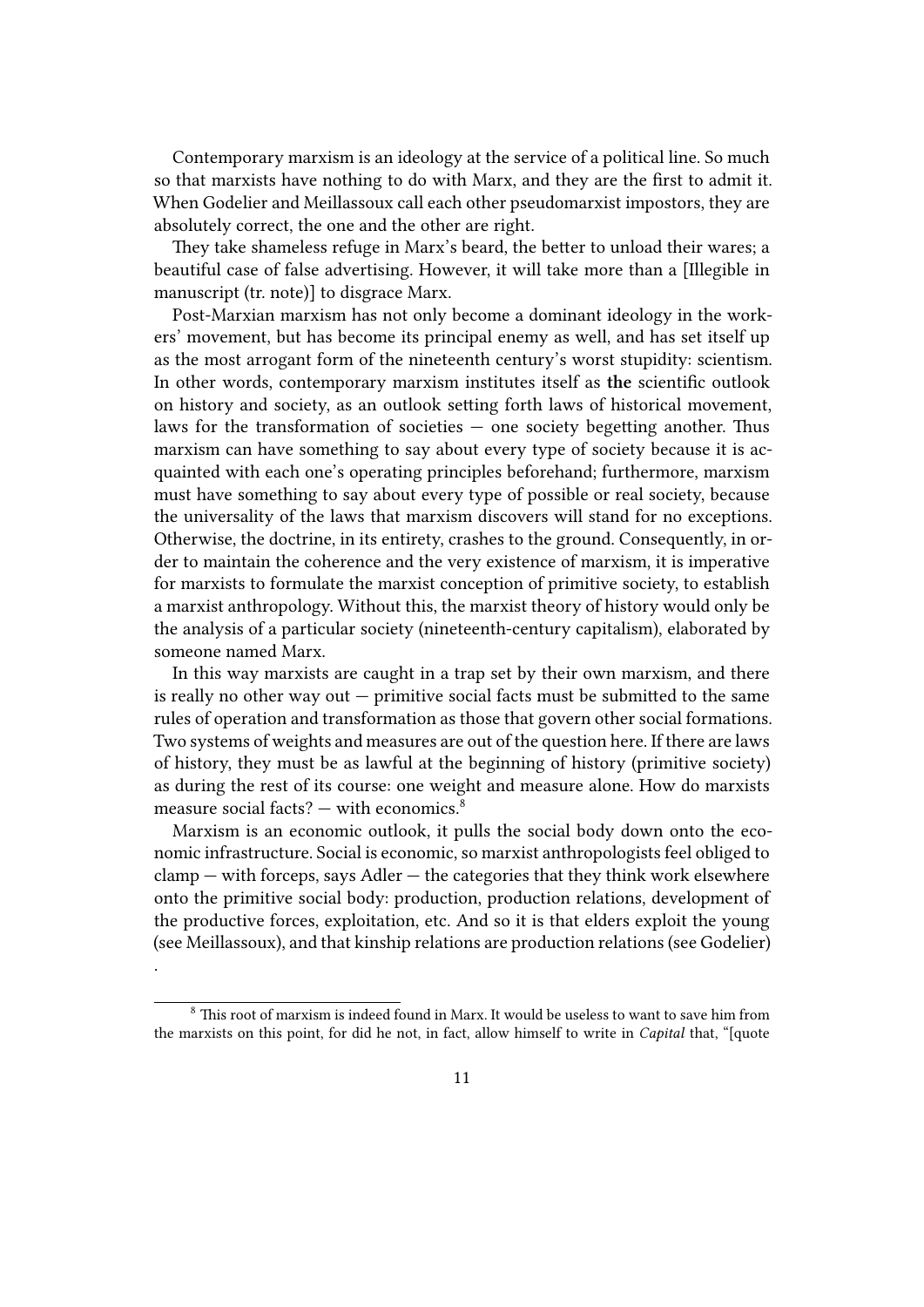Let us not go over and over this nonsense. The important thing is to shed light on the militant obscurantism of marxist anthropologists. Brazenly, they water down the facts, trample them underfoot, grind them up until nothing is left; they substitute ideology for the reality of social facts. Meillassoux, Godelier, and their sort are the Lysenko's of the human sciences. Their ideological frenzy and their determination to turn ethnology upside down will be carried through to the logical conclusion: the pure and simple suppression of primitive society as a specific society and as an independent social being. According to marxist logic, primitive society just cannot exist, and has no right to an autonomous existence; its being is only determined in terms of what will come long after it, in terms of its obligatory future. Marxists proclaim learnedly that primitive societies are only precapitalist societies. Therefore, the social mode of organization that all of humanity shared for tens of thousands of years is [Illegible in manuscript (tr. note).] for marxists.

For them, primitive society exists only insofar as it is grafted onto the form of society that made its first appearance only at the end of the eighteenth century  $$ capitalism. Before that, nothing counts, everything is precapitalist. These fellows sure do not complicate their own existence; what a breeze being a marxist! Working backwards from capitalism, everything can be explained, because armed with the correct doctrine a marxist holds the key that opens the door to capitalist society, and thus opens the door to all social formations. For marxism in general, economics [measure] society, and for the ethnomarxists who go even further, capitalist society measures primitive society. Секомса. Now compare, on the other hand, Montaigne, La Boétie, or Rousseau, who all pose the question differently and try to judge what came after in terms of what came before. What about postprimitive societies? Why did inequality, social division, separate power, and the State appear?

At this point one might wonder how the whole fishy business is able to keep on attracting customers — which it does, despite a recent decline. One can venture, at least, that these customers (marxist listeners and readers) are not overly particular about the quality of the products they consume. They will have to chew what they have bitten off, an unenviable prospect indeed; but to leave it at that would be both cruel and too easy a response. First of all, by declaiming against the ethnomarxist enterprise, a few addicts can be prevented from going to their deaths in a state of intoxication (this kind of marxism is the opium of the poor-witted). However, it would be happy-go-lucky, almost irresponsible, to limit oneself merely to accentuating — if one may so employ the word — the nullity of a Meillassoux or a Godelier. As is common knowledge, their literary output is not worth the paper it is written on, but we would be remiss to underestimate its significance. In point of fact,

missing from manuscript]" (author's note).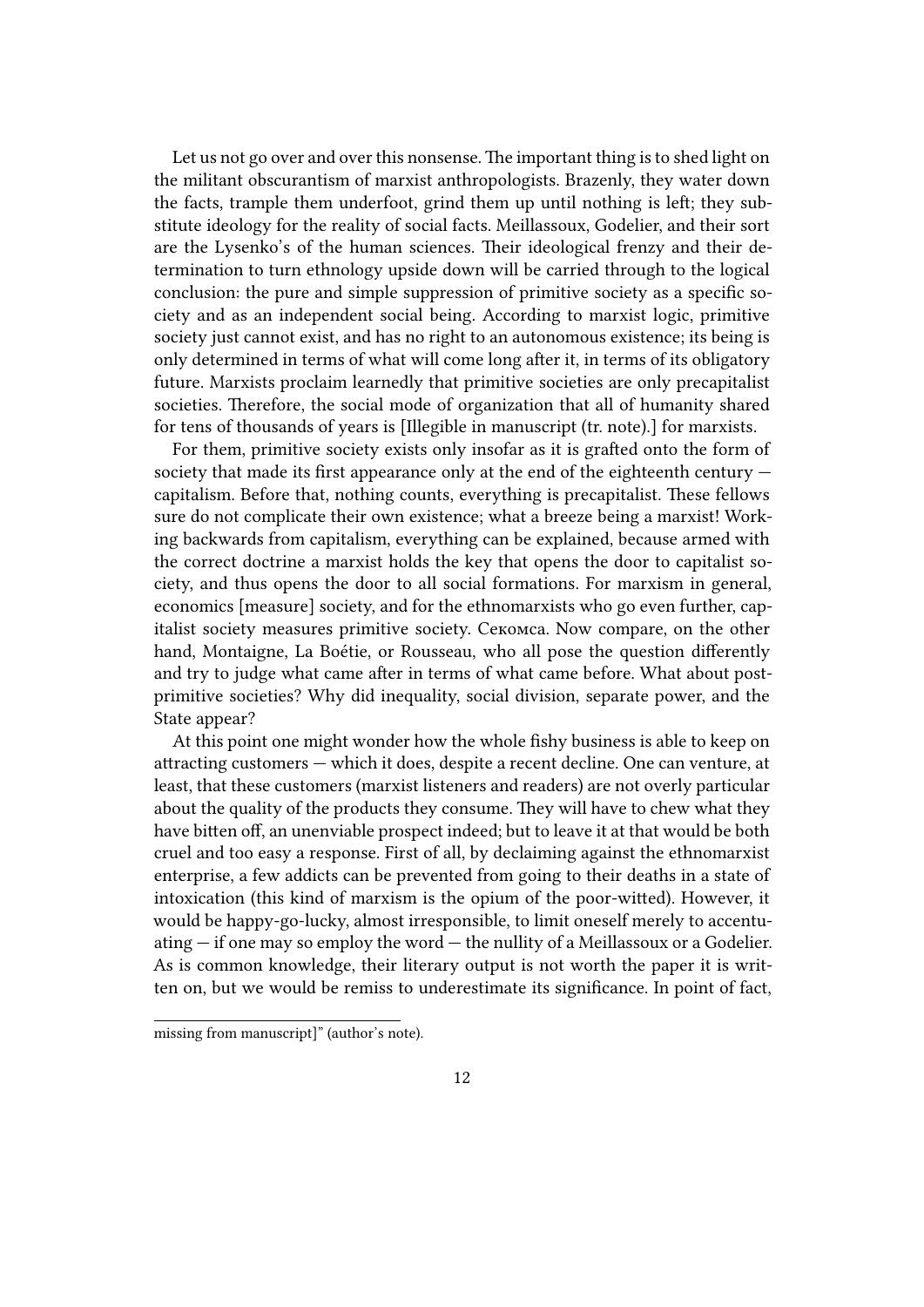its ability to spread an Ideology of the conquest of power is the concealed being that bursts forth from the nothingness of their writings. In contemporary French society, universities are of considerable importance; and in the universities — notably in the field of human sciences (because it seems rougher to be a marxist in mathematics or biology) — the present-day political ideology of marxism is trying to gain a foothold as the dominant ideology.

In the overall plan of action our ethnomarxists play a modest, but not negligible, role. A political division of labour has been established, and they carry out their part of the general work of bringing about the triumph of the ideology they hold in common. One asks oneself, on an impulse, if these are not simply Stalinists aspiring to bureaucratic positions… That would explain why, as we have already seen, they look so far down their noses at primitive societies. For them, primitive societies serve as a pretext for disseminating their blocks of ideological granite and their wooden jargon. Accordingly, more important than poking fun at their stupidity, we must expose their true theatre of activity: political confrontation in its ideological dimension. Stalinists are not just any old bunch out for the conquest of power; what they want is total power; the State of their dreams is a totalitarian State. Like Fascists, they are enemies of intelligence and freedom, and claim to possess total knowledge in order to legitimize the exercise of total power. One has every reason to distrust people who applaud the massacres in Cambodia and Ethiopia because the butchers are marxists. If someday Amin Dada proclaims himself a marxist we will hear them cry out, "Hurrah for Dada!"

Here we fall silent, perhaps soon to hear brontosaurs in the distance, bellowing across the stillness of the twilight air.

## **The Incompleat Clastres:**

1972, *Chronique des Indiens Guaycki*., Paris, Plon.

1974, "De l'ethnocide", *L'Homme*, XIV (3–4).

1974, *La société contre l'État*, Paris, Minuit. [in English: *Society Against the State*, New York, Urizen, 1977].

1974, *Le grand parler: mythes et chants Guaranis*, Paris, Seuil.

1976, "Liberté, malencontre, innomable" in E. de la Boetie, *Le discours de la servitude volontaire*, Paris, Payot.

1976, "La question du pouvoir dans les sociétés primitives", *Interrogations*, 7.

1977, "Archéologie de la violence: la guerre dans les sociétés primitives", *Libre*, 1.

1977, "Malheur du guerrier sauvage", *Libre*, 2.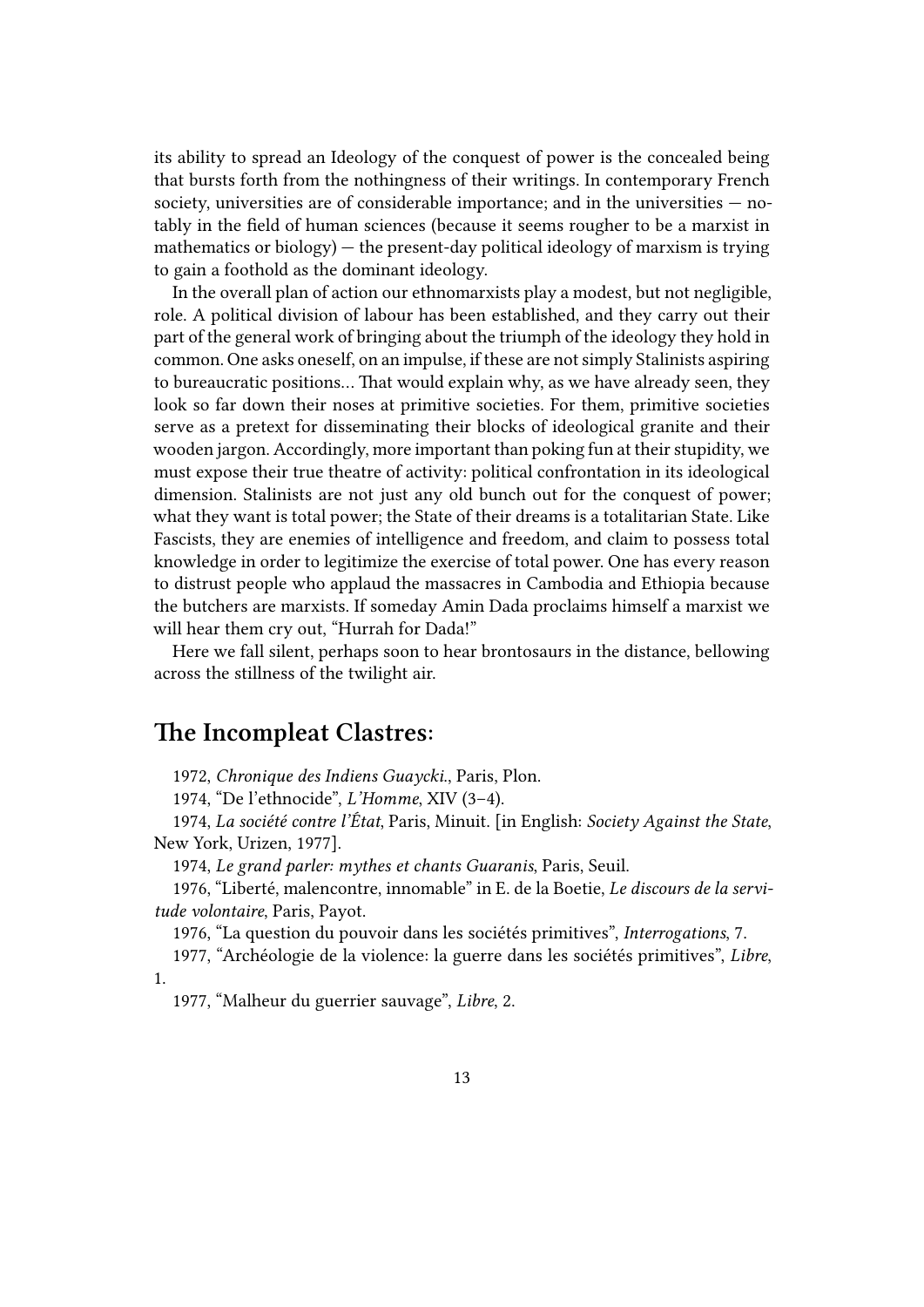1982, *Travail fourni bénévolement* remerciements aux Presses Coopératives de Montreal